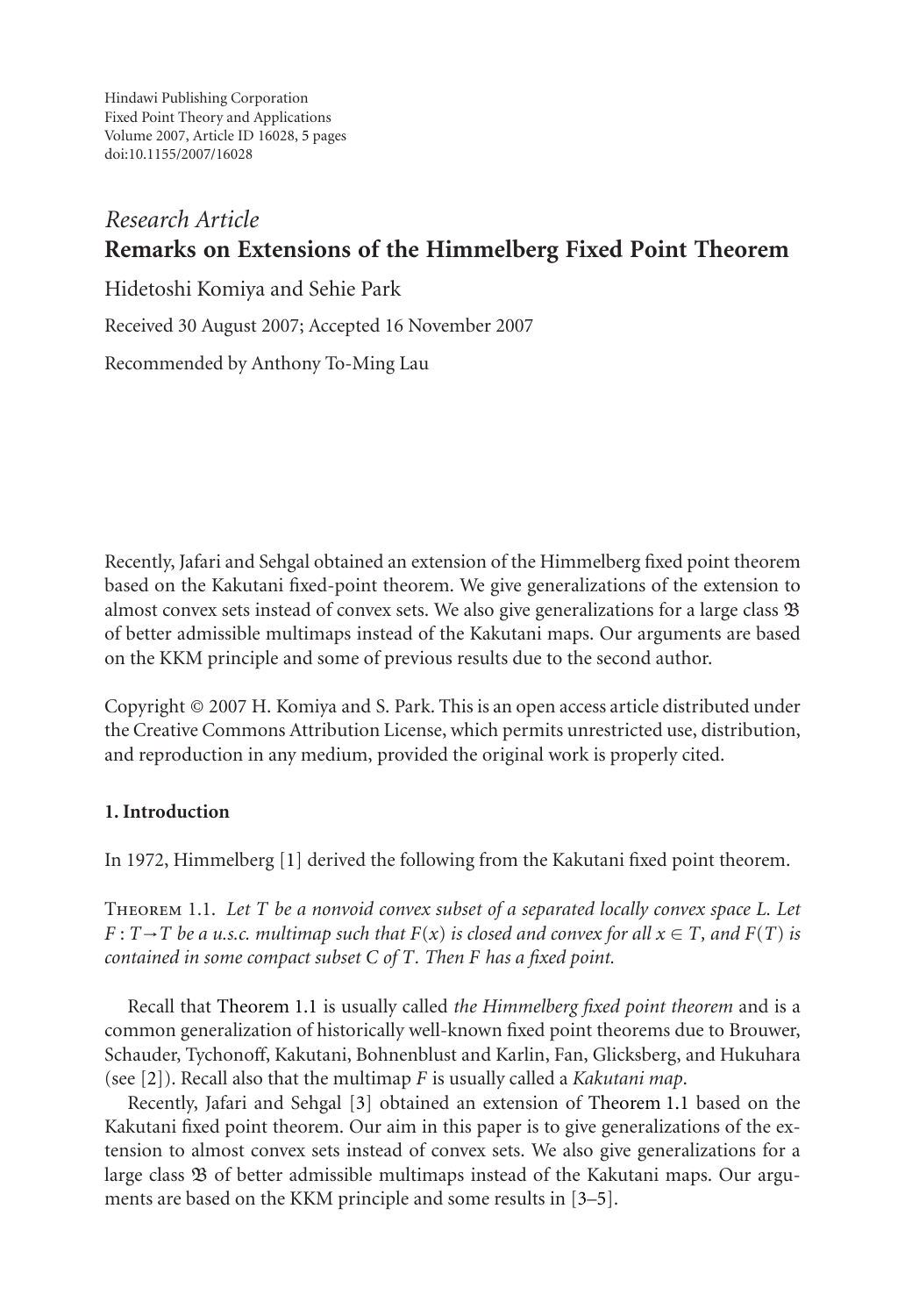#### 2 Fixed Point Theory and Applications

#### **2. Preliminaries**

Recall that, for topological spaces *X* and *Y*, a multimap (simply, a map)  $F: X \to Y$  is u.s.c. (resp., l.s.c.) if, for any closed (resp., open) subset  $A \subset X$ ,

$$
F^{-1}(A) := \{ x \in X \mid F(x) \cap A \neq \varnothing \}
$$
 (2.1)

is closed (resp., open) in *X*. If *Y* is regular, *F* is u.s.c. and has nonempty closed values, then *F* has a closed graph.

Himmelberg [\[1\]](#page-3-1) defined that a subset *A* of a t.v.s. *E* is said to be *almost convex* if, for any neighborhood *V* of the origin 0 in *E* and for any finite set  $\{w_1, \ldots, w_n\}$  of points of *A*, there exist  $z_1, \ldots, z_n \in A$  such that  $z_i - w_i \in V$  for all *i*, and  $\text{co}\{z_1, \ldots, z_n\} \subset A$ .

As the second author once showed in [\[6\]](#page-3-5), the classical KKM principle implies many fixed point theorems. In [\[4](#page-3-6)], the following almost fixed point theorem was obtained from the KKM principle.

<span id="page-1-0"></span>Theorem 2.1. *Let X be a subset of a t.v.s. and Y an almost convex dense subset of X. Let*  $T: X \to E$  *be an l.s.c. (resp., a u.s.c.) map such that*  $T(y)$  *is convex for all*  $y \in Y$ *. If there is a totally bounded subset K of*  $\overline{X}$  *such that*  $T(y) \cap K \neq \emptyset$  *for each*  $y \in Y$ *, then for any convex neighborhood V* of the origin 0 of *E*, there exists a point  $x_V \in Y$  such that  $T(x_V) \cap (x_V +$ *V*)≠∅.

<span id="page-1-2"></span>Note that a t.v.s. is not necessarily Hausdorff in [Theorem 2.1.](#page-1-0) It is routine to deduce [Theorem 1.1](#page-0-0) from [Theorem 2.1.](#page-1-0) In fact, in 2000, we had the following in [\[7\]](#page-3-7).

Theorem 2.2. *Let X be a subset of a locally convex Hausdorff t.v.s. E and Y an almost convex dense subset of X. Let T* : *X* - *X be a compact u.s.c. map with nonempty closed values such that*  $T(y)$  *is convex for all*  $y \in Y$ *. Then T has a fixed point.* 

<span id="page-1-1"></span>In particular, for  $Y = X$ , we obtain the following generalization [\[7](#page-3-7)] of [Theorem 1.1.](#page-0-0)

Theorem 2.3. *Let X be an almost convex subset of a locally convex Hausdorff t.v.s. Then any compact u.s.c. map T* : *X* - *X with nonempty closed convex values has a fixed point in X.*

A *polytope P* in a subset *X* of a t.v.s. *E* is a subset of *X* homeomorphic to a standard simplex.

We define "better" admissible class  $\mathfrak B$  of maps from a subset *X* of a t.v.s. *E* into a topological space *Y* as follows.

 $F \in \mathfrak{B}(X,Y) \Leftrightarrow F : X \to Y$  is a map such that, for each polytope *P* in *X* and for any continuous function  $f : F(P) \to P$ , the composition  $f(F|_P) : P \to P$  has a fixed point.

There is a large number of examples of better admissible maps (see [\[5\]](#page-3-4)). A typical example is an *acyclic map*, that is, a u.s.c. map with compact acyclic values. It is also known that any u.s.c. map with compact values having a *trivial shape* (i.e., contractible in each neighborhood) belongs to  $\mathfrak{B}(X, Y)$ , see [\[8](#page-4-0)].

For a subset *C* of a t.v.s. *E*, we say that a multimap  $F: C \to C$  has an *E-almost fixed point* if, for each neighborhood *V* of the origin 0 in *E*, there exist points  $x_V \in C$  and  $y_V \in F(x_V)$  such that  $x_V - y_V \in V$  as in [Theorem 2.1.](#page-1-0)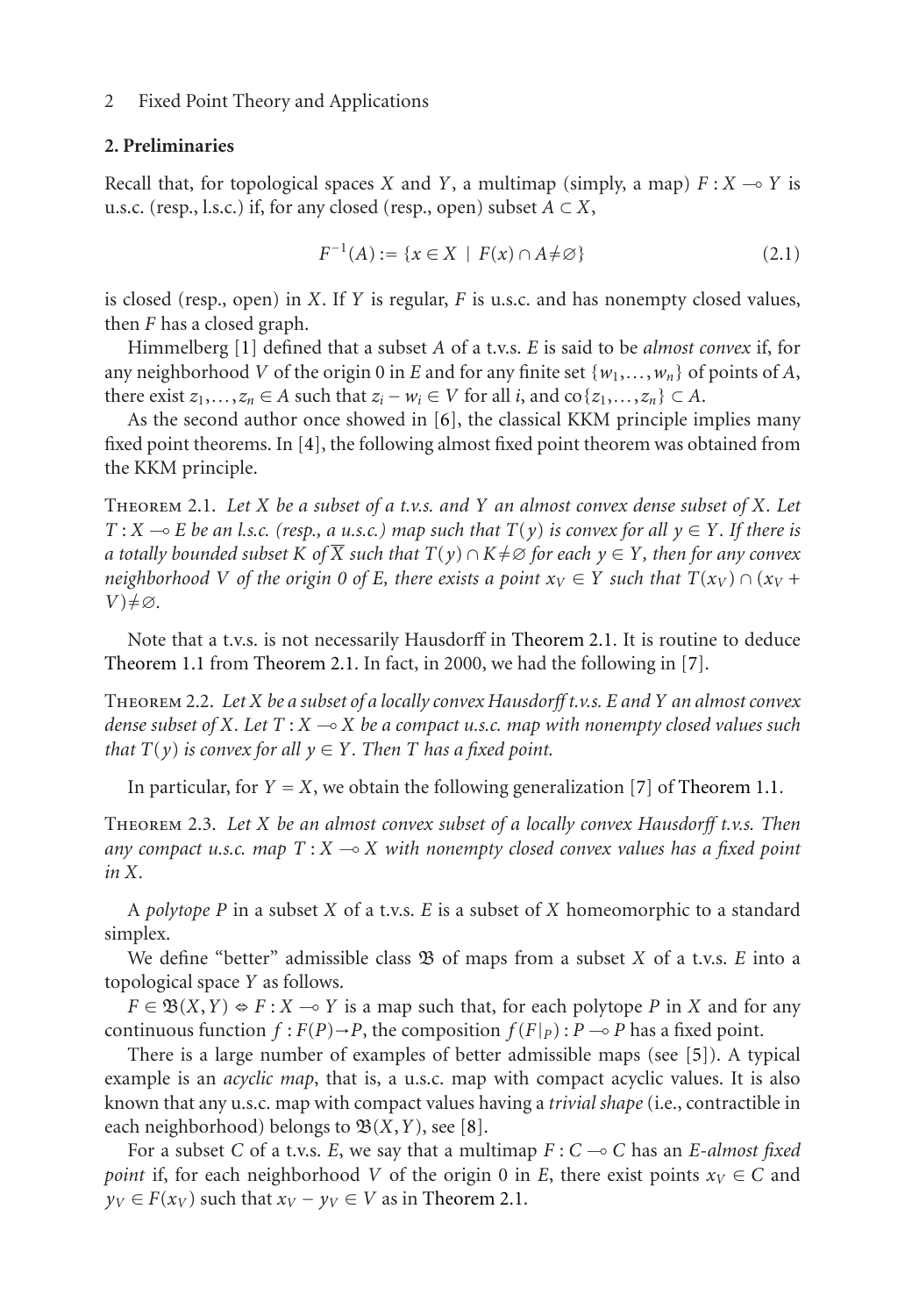<span id="page-2-4"></span>The following generalization of Theorems [1.1](#page-0-0) and [2.3](#page-1-1) is a consequence of the main theorem of [\[5](#page-3-4)], where  $\mathfrak{B}^p$  should be replaced by  $\mathfrak{B}$ .

Theorem 2.4. *Let X be an almost convex subset of a locally convex t.v.s. E.*

- (1) *If*  $F \in \mathfrak{B}(X,X)$  *is compact, then F has an E*-almost fixed point.
- (2) *Further, if E is Hausdorff and F is closed, then F has a fixed point.*

In what follows, let *E* = (*E*,*τ*) be a t.v.s. with topology *τ*,  $\hat{E} = (E, \tau)^\wedge$  the completion In what follows, let *E* = (*E*,*τ*) be a t.v.s. with topology *τ*,  $\hat{E} = (E, \tau)^\wedge$  the completion of *E*, and *E*<sup>∗</sup> the topological dual of *E*. Recall that if *E*<sup>∗</sup> separates points of *E*, then (*E*,*τ*) is Hausdorff and  $(E, \tau_w)$  with the weak topology is Hausdorff and locally convex. We will use the following lemmas in [\[3](#page-3-3)]. EMMA 2.5 [\[3,](#page-3-3) Lemma 2]. If  $(\hat{E})^*$  separates points of  $\hat{E}$ , then  $E^*$  separates points of  $E$ .<br>LEMMA 2.5 [\[3](#page-3-3), Lemma 2]. If  $(\hat{E})^*$  separates points of  $\hat{E}$ , then  $E^*$  separates points of  $E$ .<br>LEMMA 2.6 [3, Lemm

<span id="page-2-0"></span>

<span id="page-2-1"></span> $(\hat{E}, \hat{E})^*$  *separate points of*  $\hat{E}$ *. Let K be a compact subset of E k*<br>*LEMMA 2.6 [3, Lem<br><i>whose coK in Ê is Ê whose*  $\overline{co}K$  *in*  $\hat{E}$  *is*  $\hat{E}$ -compact. If a net  $\{x_\alpha\} \subset c \circ K$  *is such that for some*  $u \in K$ ,  $\{x_\alpha\} \to u$  *in*  $(E, \tau_w)$ *, then there is a subnet*  $\{x_\beta\}$  *of*  $\{x_\alpha\}$  *with*  $\{x_\beta\} \rightarrow u$  *in*  $(E, \tau)$ *.* 

### **3. New fixed point theorems**

<span id="page-2-2"></span>Motivated by [\[3\]](#page-3-3), we obtain the following main result of this paper.

Theorem 3.1. *Let E be a t.v.s., C an almost convex subset of E, and K a compact subset of C C such that*  $\overline{c}$ *oK is*  $\hat{E}$ *-compact. Let F* : *C* - *K be a u.s.c. multimap such that*

(1) *for each*  $x \in C$ *,*  $F(x)$  *is a nonempty closed subset of*  $K$ *;* 

(2) *F* has an  $(E, \tau_w)$ -almost fixed point in *K*.

*If* (*E*) *F has an* (*E*,  $\overline{r}(x)$  *is a nonempty closed subset of K*, (2) *F has an* (*E*,  $\tau_w$ )-almost fixed point in *K*. *If* ( $\hat{E}, \tau_w$ )<sup>\*</sup> separates points of  $\hat{E}$ , then *F* has a fixed point in *K*. *point in K*.<br>, *τ<sub>w</sub>*)\* separates points of  $\hat{E}$ , by Lemma [2.5,](#page-2-0)  $(E, \tau_w)$  is a Hausdorff locally convex t.v.s. Let  $^{\circ}$ U be a neighborhood basis of the origin 0 of  $(E, \tau_w)$  consisting of  $(E, \tau_w)$ -closed convex and symmetric subsets of *E*. For each *V* ∈  $\mathcal{U}$ , there exist points  $x_V$  ∈ *K*,  $y_V$  ∈ *F*( $x_V$ ) such that  $x_V$  −  $y_V$  ∈ *V*. Partially order  $\mathcal{U}$  by inclusion. Then {*x<sub>V</sub>* − *y<sub>V</sub>* | *V* ∈  $\mathcal{U}$ } → 0 in (*E*, *τ<sub>w</sub>*). Since {*y<sub>V</sub>* | *V* ∈  $\mathcal{U}$ } ⊂ *K*, there exists a subnet  $\{y_{V'} \mid V' \in \mathcal{U}' \subset \mathcal{U}\}\$  and a  $u \in K$  such that  $\{y_{V'} \mid V' \in \mathcal{U}'\} \rightarrow u$  in *E*. Since  $x_V - y_V \in V$ , the net  $\{x_{V'} \mid V' \in \mathcal{U}'\} \rightarrow u$  in  $(E, \tau_w)$ . Since  $u \in K$  and  $\{x_{V'} \mid V' \in \mathcal{U}'\} \subset$ co*K*, it follows by [Lemma 2.6](#page-2-1) that there is a subnet  $\{x_{V''}\}\$  of  $\{x_{V'}\}\$  with  $\{x_{V''}\}\rightarrow u$  in *E*. Hence  $\{y_{V''}\}\rightarrow u$  in *E* also. Since *K* is regular and *F* is u.s.c. with closed values, *F* has a closed graph. Since, for each  $V''$ ,  $y_{V''} \in F(x_{V''})$ , we have  $u \in F(u)$ . This completes our  $\Box$ 

<span id="page-2-3"></span>From [Theorem 2.1,](#page-1-0) we immediately have the following.

THEOREM 3.2. Let *E* be a t.v.s. such that  $(E, \tau_w)$  is a locally convex t.v.s., C an almost convex *subset of E, and K a* (*E*,*τw*)*-totally bounded subset of C. Let F* : *C* - *K be a u.s.c. (resp., an l.s.c.*) multimap such that for each  $x \in C$ ,  $F(x)$  is a nonempty convex subset of K. Then F *has an*  $(E, \tau_w)$ -almost fixed point in K.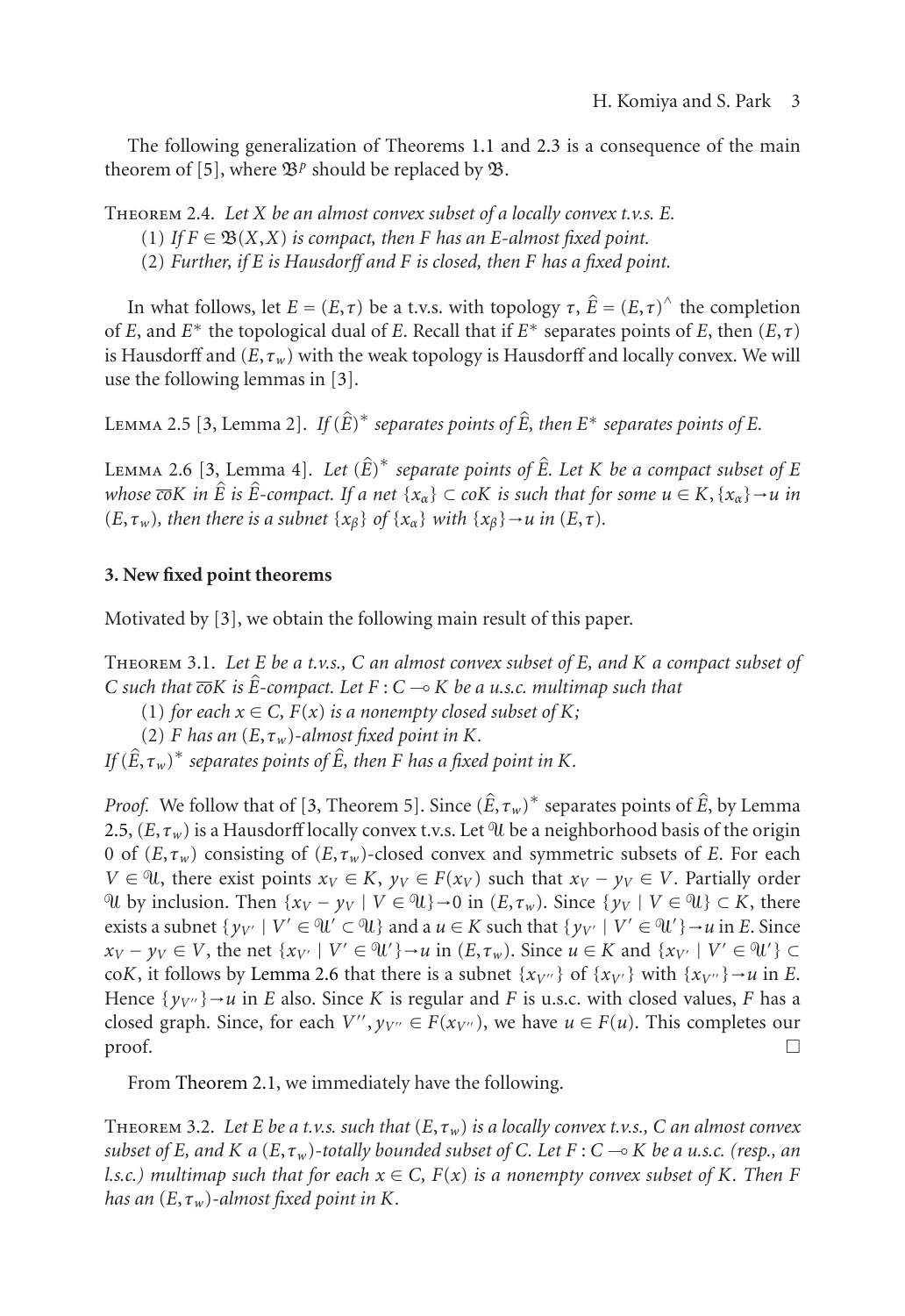#### 4 Fixed Point Theory and Applications

Combining Theorems [3.1](#page-2-2) and [3.2,](#page-2-3) we have the following.

<span id="page-3-8"></span>Theorem 3.3. *Let E be a t.v.s., C an almost convex subset of E, and K a compact subset of COILDDDDREM 3.3.* Let *E* be a t.v.s., *C* an almost convex subset of *E*, and *K* a compact subset of *C* such that  $\overline{c}$ o*K* is  $\hat{E}$ -compact. Let *F* : *C*  $\rightarrow$  *K* be a u.s.c. multimap such that for each  $x \in C$ , *FIFEOREM 3.3. Let E be a t.v.s., C an almost convex subset of E, and K a compact subset of**C such that* $\overline{co}K$ *is* $\hat{E}$ **-compact. Let**  $F : C \to K$  **be a u.s.c. multimap such that for each**  $x \in C$ **,**  $F(x)$ *is a nonempty has a fixed point in K.*

When *C* is convex, [Theorem 3.3](#page-3-8) reduces to the main theorem of Jafari and Sehgal [\[3\]](#page-3-3). When *C* is convex, Theorem 3.3 reduces to the main theorem of Jafari and Sehgal [\[3\]](#page-3-3).<br>As noted in [3], if *E* is a locally convex Hausdorff t.v.s., then so is  $\hat{E}$  and hence  $(\hat{E})^*$ When *C* is convex<br>As noted in [3], if *I*<br>separates points of  $\hat{E}$ separates points of  $\hat{E}$ . Consequently, [Theorem 2.2](#page-1-2) follows from [Theorem 3.3.](#page-3-8)

<span id="page-3-9"></span>From [Theorem 2.4,](#page-2-4) we immediately have the following.

Theorem 3.4. *Let E be a t.v.s. such that* (*E*,*τw*) *is a locally convex t.v.s., C an almost convex subset of E, and K an* (*E*,*τ<sub>w</sub>*)-*compact subset of C. If*  $F \in \mathfrak{B}(C,K)$ *, then F has an* (*E*,*τ<sub>w</sub>*)*almost fixed point in K.*

Combining Theorems [3.1](#page-2-2) and [3.4,](#page-3-9) we have the following.

<span id="page-3-10"></span>Theorem 3.5. *Let E be a t.v.s., C an almost convex subset of E, and K a compact subset of COILDDDING TREODERS 3.1 and 3.4, we have the following.*<br>
THEOREM 3.5. Let *E* be a t.v.s., *C* an almost convex subset of *E*, and *K* a compact subset of<br> *C* such that  $\overline{co}K$  is  $\hat{E}$ -compact. Let  $F \in \mathfrak{B}(C,K)$ *a fixed point in K.* As noted in [\[3\]](#page-3-3), if *E* is a locally convex Hausdorff t.v.s., then so is  $\hat{E}$  and hence  $(\hat{E})^*$ <br>As noted in [3], if *E* is a locally convex Hausdorff t.v.s., then so is  $\hat{E}$  and hence  $(\hat{E})^*$ 

separates point in K.<br>As noted in [3], if *E* is a locally convex Hausdorff t.v.s., then so is  $\hat{E}$  and<br>separates points of  $\hat{E}$ . Consequently, [Theorem 2.4](#page-2-4) follows from [Theorem 3.5.](#page-3-10)

#### **Acknowledgments**

This work was done while the second author was visiting Keio University in the Fall, 2006. He would like to express his gratitude to the university authorities for their kind hospitality.

#### <span id="page-3-0"></span>**References**

- <span id="page-3-1"></span>[1] C. J. Himmelberg, "Fixed points of compact multifunctions," *Journal of Mathematical Analysis and Applications*, vol. 38, pp. 205–207, 1972.
- <span id="page-3-2"></span>[2] S. Park, "Ninety years of the Brouwer fixed point theorem," *Vietnam Journal of Mathematics*, vol. 27, no. 3, pp. 187–222, 1999.
- <span id="page-3-3"></span>[3] F. Jafari and V. M. Sehgal, "An extension to a theorem of Himmelberg," *Journal of Mathematical Analysis and Applications*, vol. 327, no. 1, pp. 298–301, 2007.
- <span id="page-3-6"></span>[4] S. Park, "The Knaster-Kuratowski-Mazurkiewicz theorem and almost fixed points," *Topological Methods in Nonlinear Analysis*, vol. 16, no. 1, pp. 195–200, 2000.
- <span id="page-3-4"></span>[5] S. Park, "Fixed point theorems for better admissible multimaps on almost convex sets," *Journal of Mathematical Analysis and Applications*, vol. 329, no. 1, pp. 690–702, 2007.
- <span id="page-3-5"></span>[6] S. Park, "The KKM principle implies many fixed point theorems," *Topology and Its Applications*, vol. 135, no. 1–3, pp. 197–206, 2004.
- <span id="page-3-7"></span>[7] S. Park and D. H. Tan, "Remarks on Himmelberg-Idzik's fixed point theorem," *Acta Mathematica Vietnamica*, vol. 25, no. 3, pp. 285–289, 2000.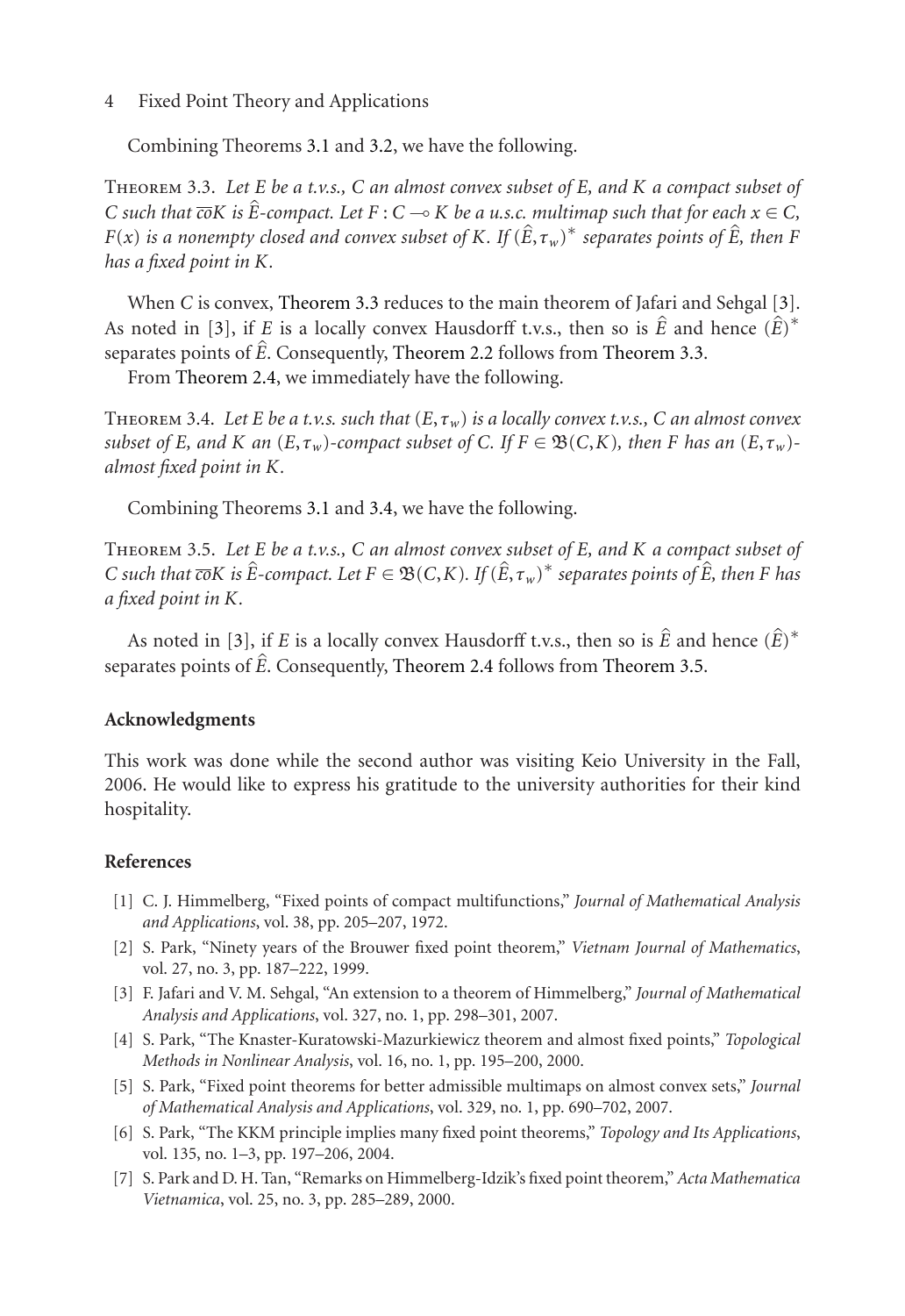<span id="page-4-0"></span>[8] H. Ben-El-Mechaiekh, "Spaces and maps approximation and fixed points," *Journal of Computational and Applied Mathematics*, vol. 113, no. 1-2, pp. 283–308, 2000.

Hidetoshi Komiya: Faculty of Business and Commerce, Keio University, Hiyoshi, Yokohama 223-8521, Japan *Email address*: [hkomiya@fbc.keio.ac.jp](mailto:hkomiya@fbc.keio.ac.jp)

Sehie Park: The National Academy of Sciences, Seocho-gu, Seoul 137-044, Korea; Department of Mathematical Sciences, College of Natural Science, Seoul National University, Seoul 151-747, Korea *Email address*: [shpark@math.snu.ac.kr](mailto:shpark@math.snu.ac.kr)